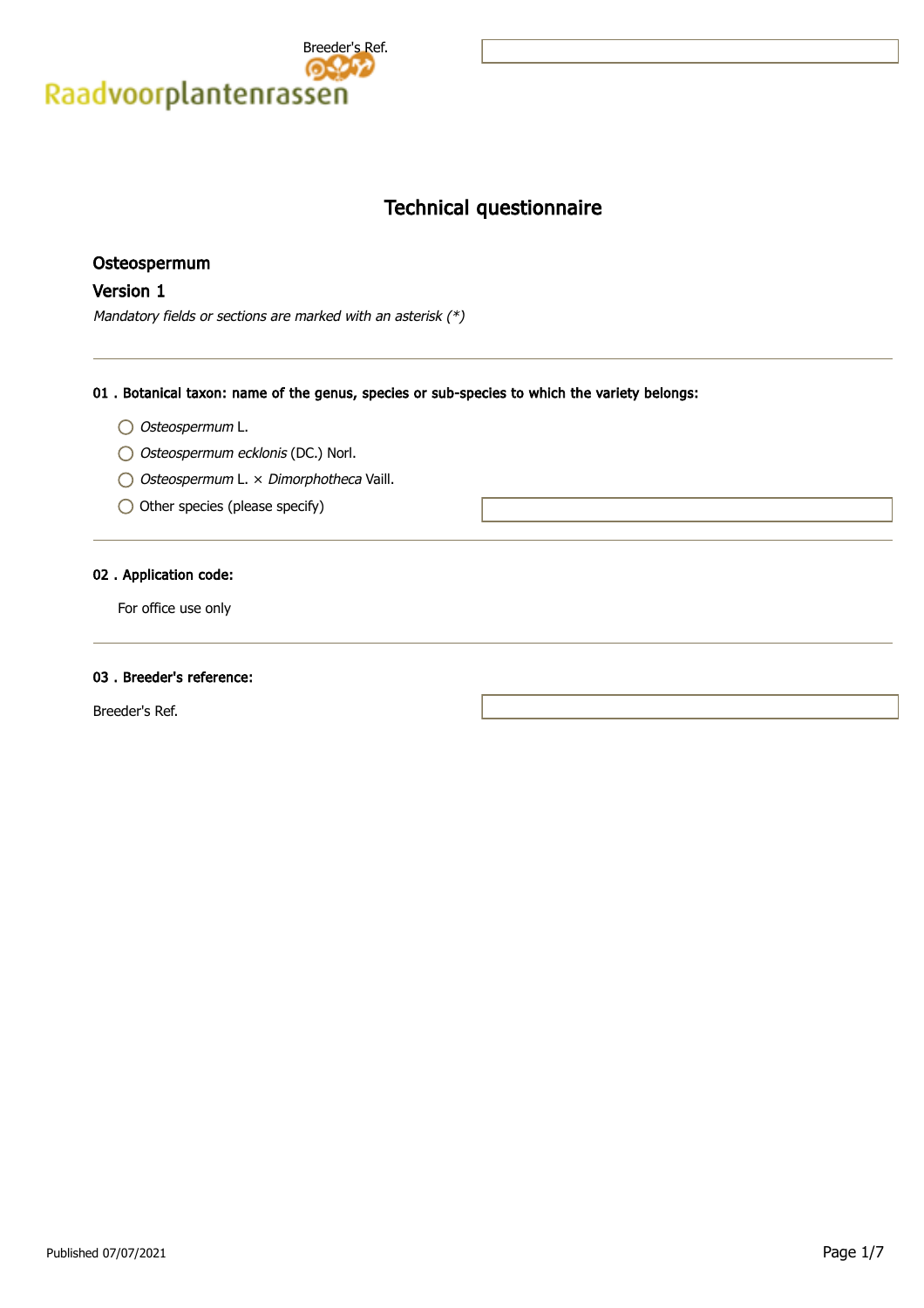04 . Information on the breeding scheme and propagation of the variety  $*$ 

| 04.01. Breeding scheme *              |                                                                                   |
|---------------------------------------|-----------------------------------------------------------------------------------|
| (this question could be confidential) |                                                                                   |
| crossing                              |                                                                                   |
| mutation                              |                                                                                   |
| discovery                             | Please state where and when discovered and how the variety has been<br>developped |
|                                       |                                                                                   |
| other origin                          | Please provide details                                                            |
|                                       |                                                                                   |
| 04 . 01.01 . Crossing *               |                                                                                   |
| (this question could be confidential) |                                                                                   |
| controlled cross                      | Indicate denomination and species of the parent varieties                         |
|                                       |                                                                                   |

partially known cross Indicate denomination and species of the known parent variety(ies)

unknown cross

#### 04 . 01.02 . In case of mutation, please fill in the table below: \*

(this question could be confidential)

| Denomination of the parent variety Characteristic(s) in which your<br>candidate variety differs from the | parent variety | Describe the expression of the<br>characteristic(s) for the parent<br>variety | Describe the expression of the<br>characteristic(s) for your candidate<br>variety |
|----------------------------------------------------------------------------------------------------------|----------------|-------------------------------------------------------------------------------|-----------------------------------------------------------------------------------|
|                                                                                                          |                |                                                                               |                                                                                   |
|                                                                                                          |                |                                                                               |                                                                                   |
|                                                                                                          |                |                                                                               |                                                                                   |
|                                                                                                          |                |                                                                               |                                                                                   |
|                                                                                                          |                |                                                                               |                                                                                   |
|                                                                                                          |                |                                                                               |                                                                                   |

04 . 02 . Method of propagation of the variety \*

 $\bigcirc$  vegetatively propagated  $\bigcirc$  Please specify the method

○ seed propagated

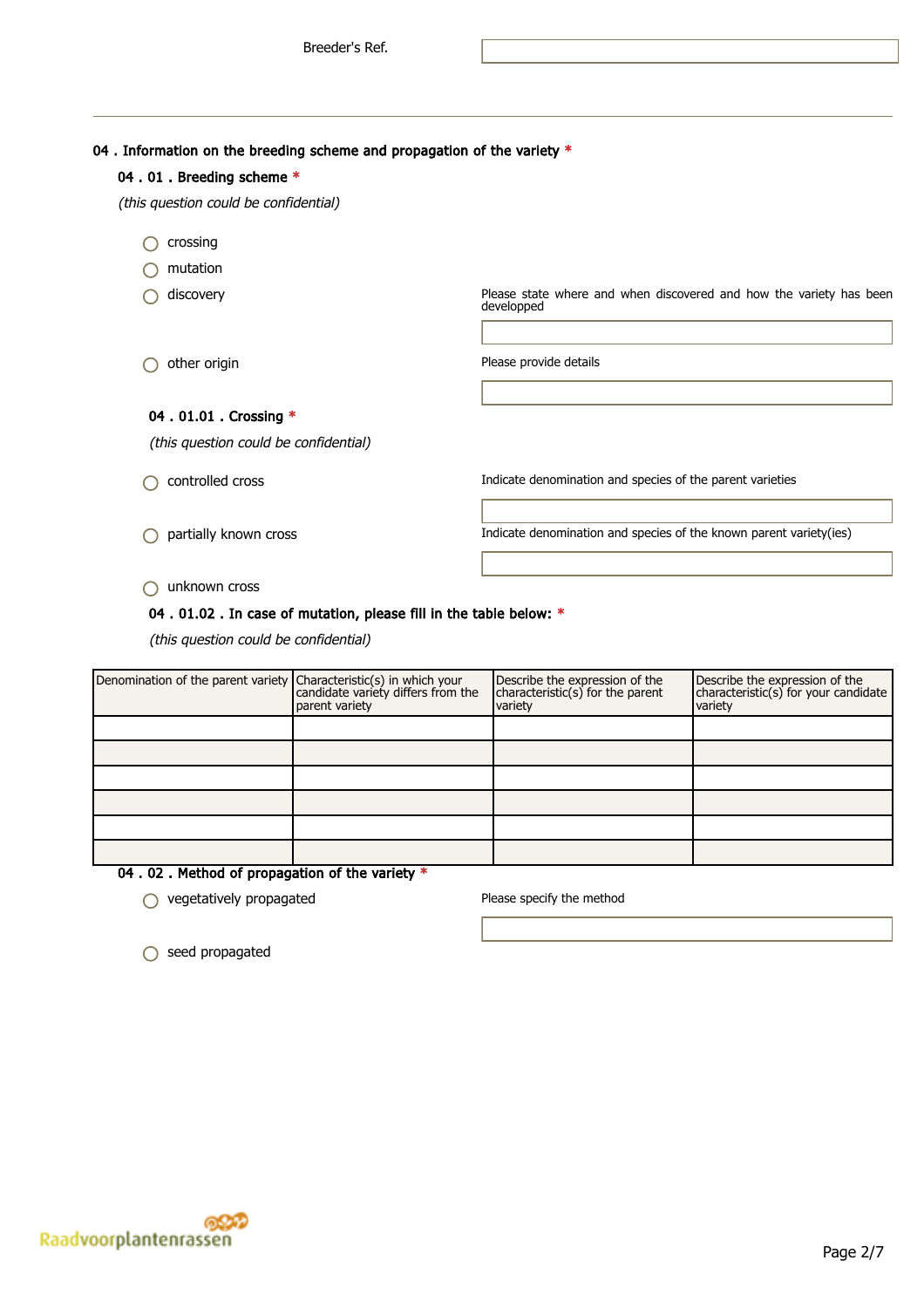04 . 03 . In the case of seed propagated varieties, method of production:

- $\bigcirc$  self-pollination
- $\bigcirc$  cross pollination
- hybrid
- $\bigcirc$  other method

#### 05 . Characteristics of the variety to be indicated \*

(the number in brackets refers to the corresponding characteristic in the CPVO Technical Protocol; please mark the state of expression which best corresponds)

|                                                                                  | 05.01. Plant: growth habit $(1)$ $(G)$ * |                    |  |  |  |
|----------------------------------------------------------------------------------|------------------------------------------|--------------------|--|--|--|
|                                                                                  | 1 - upright                              | SUMIPAS 0904       |  |  |  |
|                                                                                  | 2 - semi-upright                         | SAKOST 8077        |  |  |  |
|                                                                                  | 3 - spreading                            | Duetiswila         |  |  |  |
|                                                                                  | 05.02. Plant: height (2) *               |                    |  |  |  |
|                                                                                  | 1 - very short                           |                    |  |  |  |
|                                                                                  | 2 - very short to short                  |                    |  |  |  |
|                                                                                  | 3 - short                                | Sir Rossa          |  |  |  |
|                                                                                  | 4 - short to medium                      |                    |  |  |  |
|                                                                                  | 5 - medium                               | Balserimlav        |  |  |  |
|                                                                                  | 6 - medium to tall                       |                    |  |  |  |
|                                                                                  | 7 - tall                                 | Sunny Henry        |  |  |  |
|                                                                                  | 8 - tall to very tall                    |                    |  |  |  |
|                                                                                  | 9 - very tall                            |                    |  |  |  |
|                                                                                  | 05.03. Leaf: variegation $(6)$ $(6)$ *   |                    |  |  |  |
|                                                                                  | $1 - absent$                             | Sunny Henry        |  |  |  |
|                                                                                  | 9 - present                              | Silver Sparkler    |  |  |  |
| 05.04. Disc: type $(12)$ (G) *                                                   |                                          |                    |  |  |  |
|                                                                                  | 1 - daisy                                | Sunny Henry        |  |  |  |
|                                                                                  | 2 - anemone                              | <b>KLEOE 10180</b> |  |  |  |
| 05.05. Plant: inward rolling of longitudinal margins on ray florets $(23)$ (G) * |                                          |                    |  |  |  |
|                                                                                  | 1 - absent on all flower heads           | Sunny Henry        |  |  |  |
|                                                                                  | 2 - present on some flower heads         | Osjaseclipur       |  |  |  |
|                                                                                  | 3 - present on all flower heads          | Balserlabli        |  |  |  |

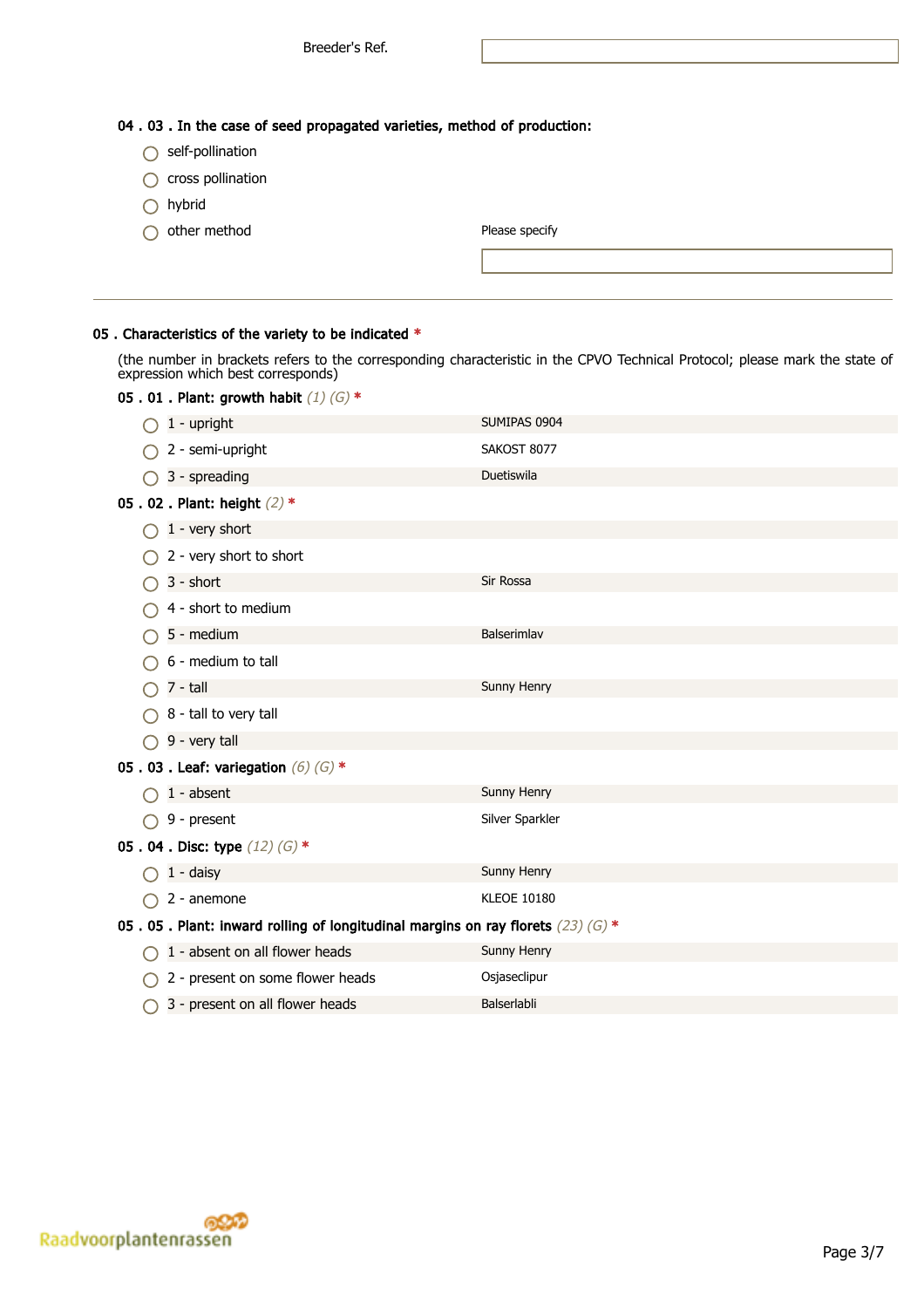05 . 06 . Only varieties with disc type: daisy: Ray florets: width of ring at base (25)

| $\bigcap$ 1 - absent or very narrow | Sunny Henry |
|-------------------------------------|-------------|
| $\bigcirc$ 2 - narrow               | SUMIPAS 02  |
| $\bigcap$ 3 - medium                | Sunny Felix |
| $\bigcap$ 4 - broad                 | Balserimlav |

# 05 . 07 . Ray florets: main colour of basal part  $(27)$  (G)  $*$

 $\bigcirc$  5 - very broad

RHS Colour Chart (indicate reference number) Please indicate preferably the RHS colour chart number, otherwise please tick the appropriate colour name

| $1 - white$                                                   |                                                                                                              |
|---------------------------------------------------------------|--------------------------------------------------------------------------------------------------------------|
| 2 - yellow                                                    |                                                                                                              |
| 3 - orange                                                    |                                                                                                              |
| $4 - pink$                                                    |                                                                                                              |
| $5 - red$                                                     |                                                                                                              |
| 6 - purple                                                    |                                                                                                              |
| 7 - violet                                                    |                                                                                                              |
| other colour (indicate which)                                 |                                                                                                              |
| 05.08. Ray florets: main colour of middle part $(28)$ (G) $*$ |                                                                                                              |
| RHS Colour Chart (indicate reference number)                  | Please indicate preferably the RHS colour chart number, otherwise please<br>tick the appropriate colour name |
|                                                               |                                                                                                              |
| 1 - white                                                     |                                                                                                              |
| 2 - yellow                                                    |                                                                                                              |
| 3 - orange                                                    |                                                                                                              |
| 4 - pink                                                      |                                                                                                              |
| $5 - red$                                                     |                                                                                                              |
| 6 - purple                                                    |                                                                                                              |
| 7 - violet                                                    |                                                                                                              |
| other colour (indicate which)                                 |                                                                                                              |

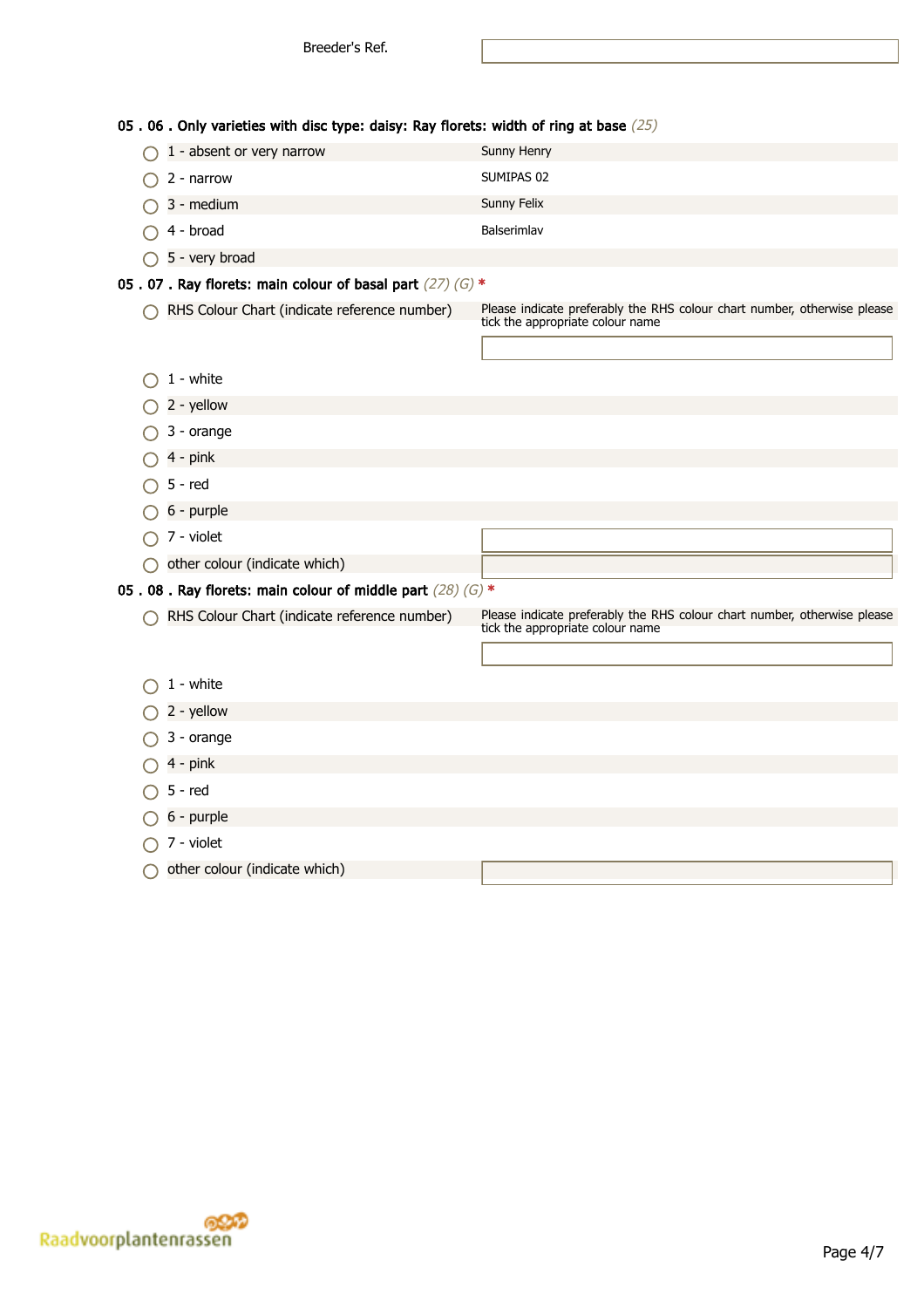| 05.09. Ray florets: main colour of apical part $(29)$ (G) * |                                                      |                                                                                                              |  |
|-------------------------------------------------------------|------------------------------------------------------|--------------------------------------------------------------------------------------------------------------|--|
|                                                             | RHS Colour Chart (indicate reference number)         | Please indicate preferably the RHS colour chart number, otherwise please<br>tick the appropriate colour name |  |
|                                                             | 1 - white                                            |                                                                                                              |  |
|                                                             | 2 - yellow                                           |                                                                                                              |  |
|                                                             | 3 - orange                                           |                                                                                                              |  |
|                                                             | $4 - pink$                                           |                                                                                                              |  |
|                                                             | $5 - red$                                            |                                                                                                              |  |
|                                                             | 6 - purple                                           |                                                                                                              |  |
|                                                             | 7 - violet                                           |                                                                                                              |  |
|                                                             | other colour (indicate which)                        |                                                                                                              |  |
|                                                             | 05.10. Ray floret: colour group of lower side (32) * |                                                                                                              |  |
|                                                             | 1 - very light brown                                 |                                                                                                              |  |
|                                                             | 2 - very light yellow to light yellow                |                                                                                                              |  |
|                                                             | 3 - medium yellow to dark yellow                     |                                                                                                              |  |
|                                                             | 4 - yellow brown                                     |                                                                                                              |  |
|                                                             | 5 - orange with brown stripes                        |                                                                                                              |  |
|                                                             | 6 - orange brown to orange                           |                                                                                                              |  |
|                                                             | 7 - red brown to dark brown                          |                                                                                                              |  |
|                                                             | 8 - purple                                           |                                                                                                              |  |
|                                                             | 9 - violet                                           |                                                                                                              |  |
|                                                             | 10 - brown purple to brown violet                    |                                                                                                              |  |
|                                                             | $11 - blue$                                          |                                                                                                              |  |
|                                                             | 12 - yellowish white with purple stripe              |                                                                                                              |  |
|                                                             | 13 - yellow with green stripe                        |                                                                                                              |  |
|                                                             | 14 - yellow with brown stripe                        |                                                                                                              |  |
|                                                             | 15 - other colour group                              | Please indicate                                                                                              |  |
|                                                             |                                                      |                                                                                                              |  |
|                                                             |                                                      |                                                                                                              |  |

#### 06 . Similar varieties and differences from these varieties

Please note that information on similar varieties may help to identify comparable varieties and can avoid an additional period of testing.

# 06 . 01 . Are there any similar varieties known? \*

- Yes
- O No

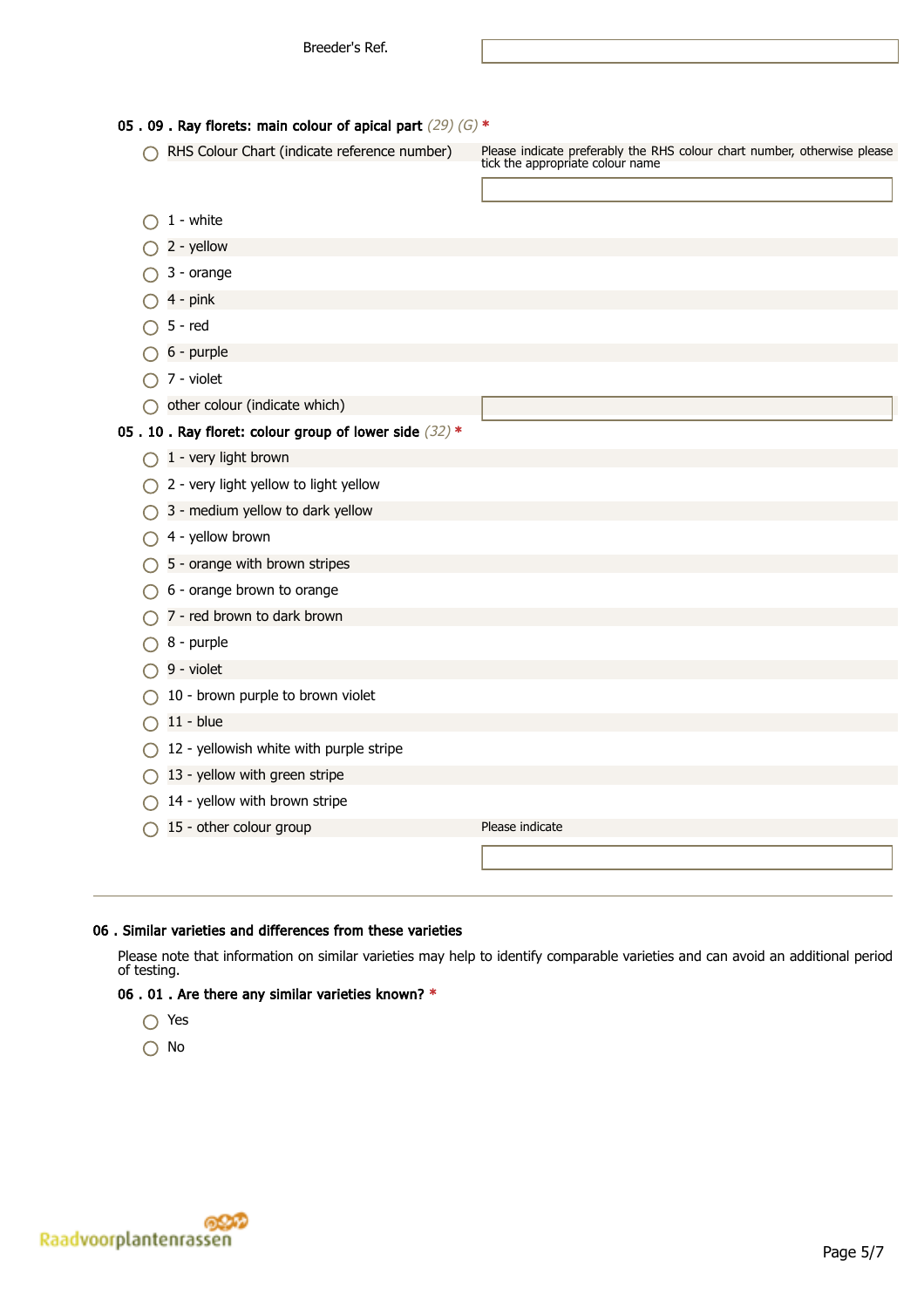#### 06 . 02 . Similar varieties and differences from these varieties: \*

| Denomination(s) of variety(ies)<br>similar to your candidate variety | Characteristic(s) in which your<br>candidate variety differs from the<br>similar variety(ies) | Describe the expression of the<br>characteristic(s) for the similar<br>variety(ies) | Describe the expression of the<br>characteristic(s) for your candidate<br>variety |
|----------------------------------------------------------------------|-----------------------------------------------------------------------------------------------|-------------------------------------------------------------------------------------|-----------------------------------------------------------------------------------|
|                                                                      |                                                                                               |                                                                                     |                                                                                   |
|                                                                      |                                                                                               |                                                                                     |                                                                                   |
|                                                                      |                                                                                               |                                                                                     |                                                                                   |
|                                                                      |                                                                                               |                                                                                     |                                                                                   |
|                                                                      |                                                                                               |                                                                                     |                                                                                   |
|                                                                      |                                                                                               |                                                                                     |                                                                                   |

#### 07. Additional information which may help to distinguish the variety \*

#### 07 . 01 . Resistance to pests and diseases \*

- ◯ Yes, specify
- No

07 . 02 . In addition to the information provided in sections 05 and 06, are there any additional characteristics which may help to distinguish the variety? \*

- ◯ Yes, specify
- No

07 . 03 . Are there any special conditions for growing the variety or conducting the examination?  $*$ 

- ◯ Yes, specify
- $\bigcap$  No

#### 07 . 04 . Other information \*

- ◯ Yes, specify
- No

#### 07 . 05 . Photo \*

A representative colour photo of the variety must be added to the technical questionnaire.

#### 07 . 05.01 . Details of the picture(s)

Place where the picture(s) was(ere) taken

Date of the picture(s) (month and year)

#### 07 . 05.02 . Attached picture(s) \*

Where appropriate, please provide additional details on the picture(s) provided (i.e. deviations of the colours on the picture compared to the plant/flower)